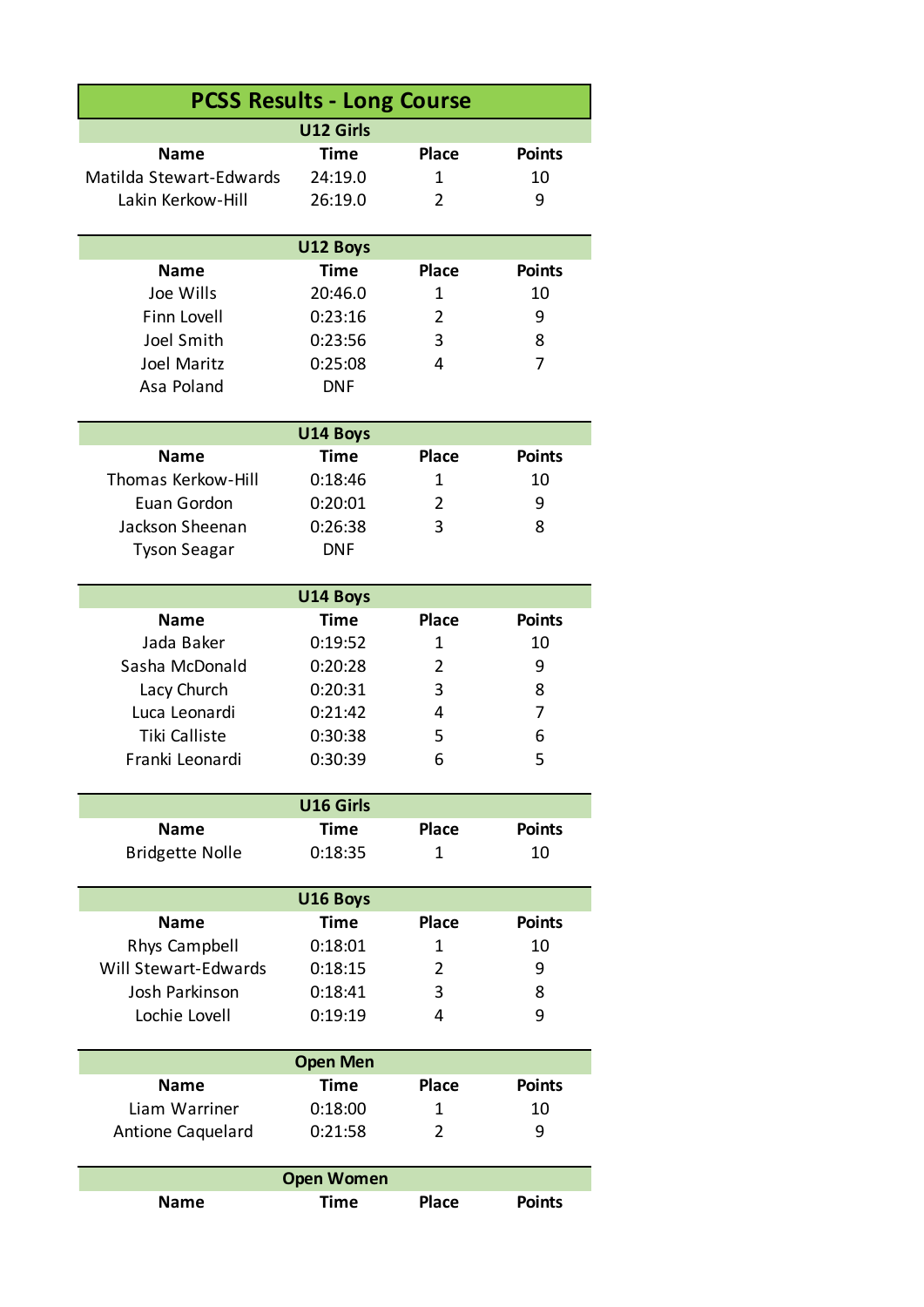| Hannah Lund | 0:20:25 | 10 |
|-------------|---------|----|
| Hayley Sly  | 0:20:33 | ч  |

|             | Vet 35 Men  |              |               |
|-------------|-------------|--------------|---------------|
| <b>Name</b> | <b>Time</b> | <b>Place</b> | <b>Points</b> |
| Sam Wills   | 0:18:43     | 1            | 10            |
|             | Vet 45 Men  |              |               |
| <b>Name</b> | <b>Time</b> | <b>Place</b> | <b>Points</b> |

| Jason Keating | 0:16:45 | 10 |
|---------------|---------|----|
| Steve Poland  | 0:18:21 | ч  |
| Clint King    | 0:23:57 | 8  |

|                  | Vet 45 Women |              |               |
|------------------|--------------|--------------|---------------|
| <b>Name</b>      | Time         | <b>Place</b> | <b>Points</b> |
| Cherie Collinson | 0:32:55      |              | 10            |

| <b>Vet 55 Women</b>     |         |              |               |
|-------------------------|---------|--------------|---------------|
| <b>Name</b>             | Time    | <b>Place</b> | <b>Points</b> |
| Nicky Donaldson         | 0:20:38 |              | 10            |
| Lyn McKenzie            | 0:22:21 |              | q             |
| Helyn Kellermeier - Ski | 0:19:57 | 3            | 10            |

| Vet 65 Women          |            |                |               |  |  |
|-----------------------|------------|----------------|---------------|--|--|
| <b>Name</b>           | Time       | <b>Place</b>   | <b>Points</b> |  |  |
| Nadia Ocarroll        | 0:32:54    | 1              | 10            |  |  |
|                       |            |                |               |  |  |
|                       | Vet 65 Men |                |               |  |  |
| <b>Name</b>           | Time       | <b>Place</b>   | <b>Points</b> |  |  |
| Russel Lutton         | 0:20:02    | 1              | 10            |  |  |
| Noel Jack             | 0:23:37    | 3              | 9             |  |  |
| John Donkersloot      | 0:26:00    | 5              | 8             |  |  |
| Greg Wiltshire        | 0:20:51    | $\overline{2}$ | 10            |  |  |
| <b>Robert Deering</b> | 0:23:50    | 4              | 10            |  |  |